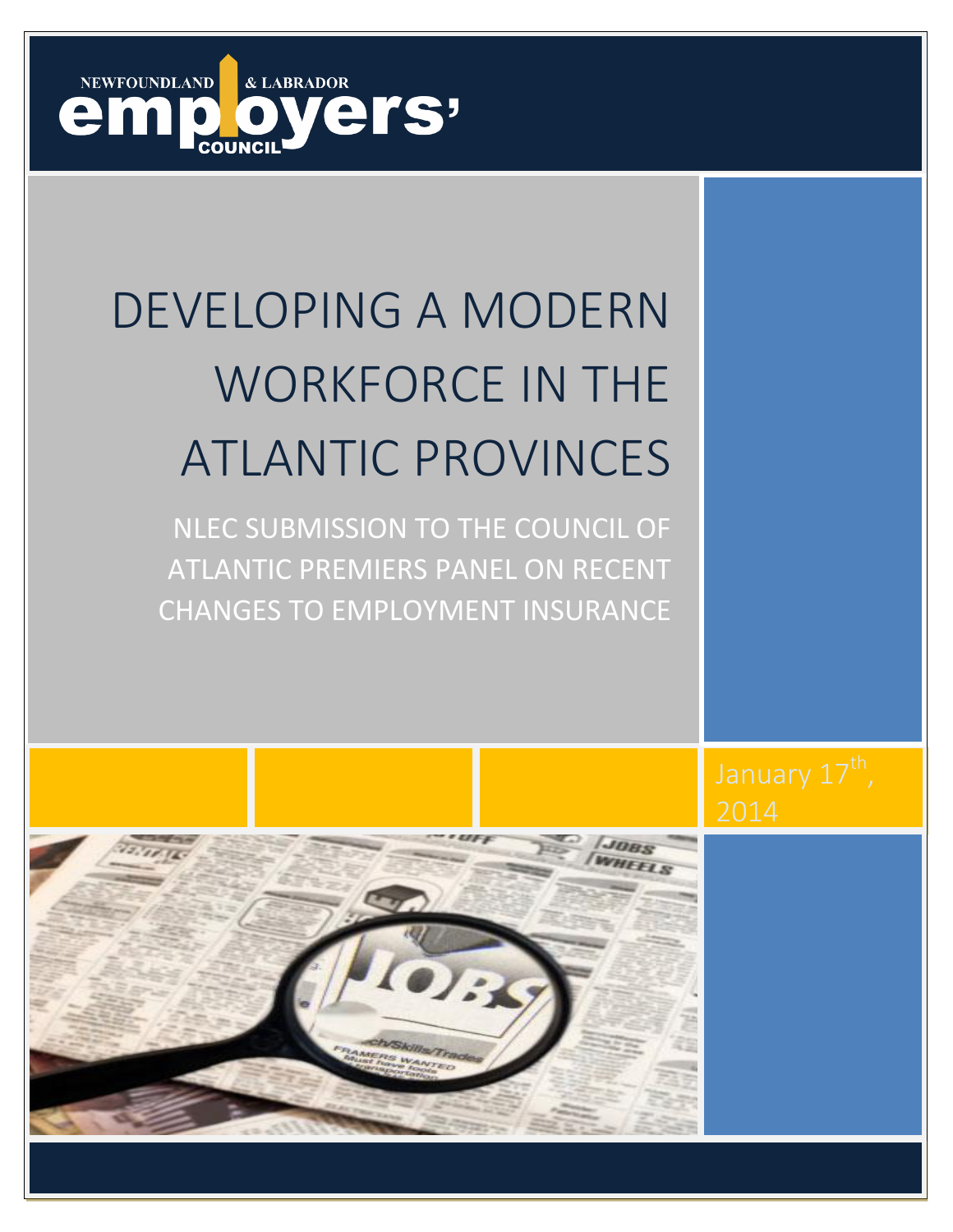## DEVELOPING A MODERN WORKFORCE IN THE ATLANTIC PROVINCES

## *NLEC SUBMISSION TO THE COUNCIL OF ATLANTIC PREMIERS PANEL ON RECENT CHANGES TO EMPLOYMENT INSURANCE*

The Newfoundland and Labrador Employers' Council (NLEC) is the lead business advocacy association in the province on matters that impact the employment relationship. Our membership employs greater than 50% of all non-government employees in all sectors of our economy and regions of the province. With the mandate of advocating on behalf of employers on matters that enhance their ability to contribute to the economic growth and prosperity of Newfoundland & Labrador, the Employment Insurance (EI) program is of great concern to our organization.

## The employer experience with Employment Insurance in Newfoundland & Labrador

The NLEC has lobbied for increased due diligence and control within the EI system for years and is supportive of the federal government's EI reforms. The labour force in this province is shrinking due to an aging population, outmigration and a declining birth rate. Economic growth in the province is creating an unfilled demand for labour, and particularly skilled labour. Employers in this province report having to forego bidding on projects, seasonal businesses report having to shut down early and remain closed during shoulder seasons, and employers in this province are looking to foreign countries to fill vacancies. At the same time, a significant share of the provincial labour force is dependent on receiving EI. A recent report by the Canadian Taxpayers Federation, using Stats Canada figures, calculated that between 2008-2010 on average 89% of tax filers in rural areas of Newfoundland & Labrador collected EI at least once during the calendar year. Bay Roberts, a community less than a one hour commute to St. John's, had on average 80.2% of its working population collect EI at least once during those calendar years. Employers in this province are no longer just competing with other businesses for labour, they are in many cases competing with the EI system.

In 2009, the NLEC commissioned Corporate Research Associates to conduct a study of the employer experience with EI in this province. Thirty-two percent of employers reported that EI eligibility rules make it more difficult to find employee. Sixty percent of employers surveyed reported having had an employee request a layoff in order to receive EI benefits, and 41% reported having had a person turn down an offer of employment to remain on EI. In a tight labour market, research shows these incidents happen more frequently, as the fear of being unable to find work after EI benefits are exhausted decreases.

Employers struggle with employee availability issues on a daily basis in Newfoundland & Labrador. In conversations with member employers during Tax on Labour Focus Groups held across the province in Clarenville, Grand-Falls Windsor, Happy Valley-Goose Bay, Labrador City and Corner Book in 2011, numerous NLEC members shared their frustration with workers who are unavailable for work due to eligibility for EI. EI recipients have been reported to deny offers of employment, postpone start dates, avoid/screen telephone calls, and request layoffs due to EI eligibility. Although solid evidence exists that EI recipients are failing to comply with the EI Act & Regulations, the EI program continues to have a lack of stringent investigation and control.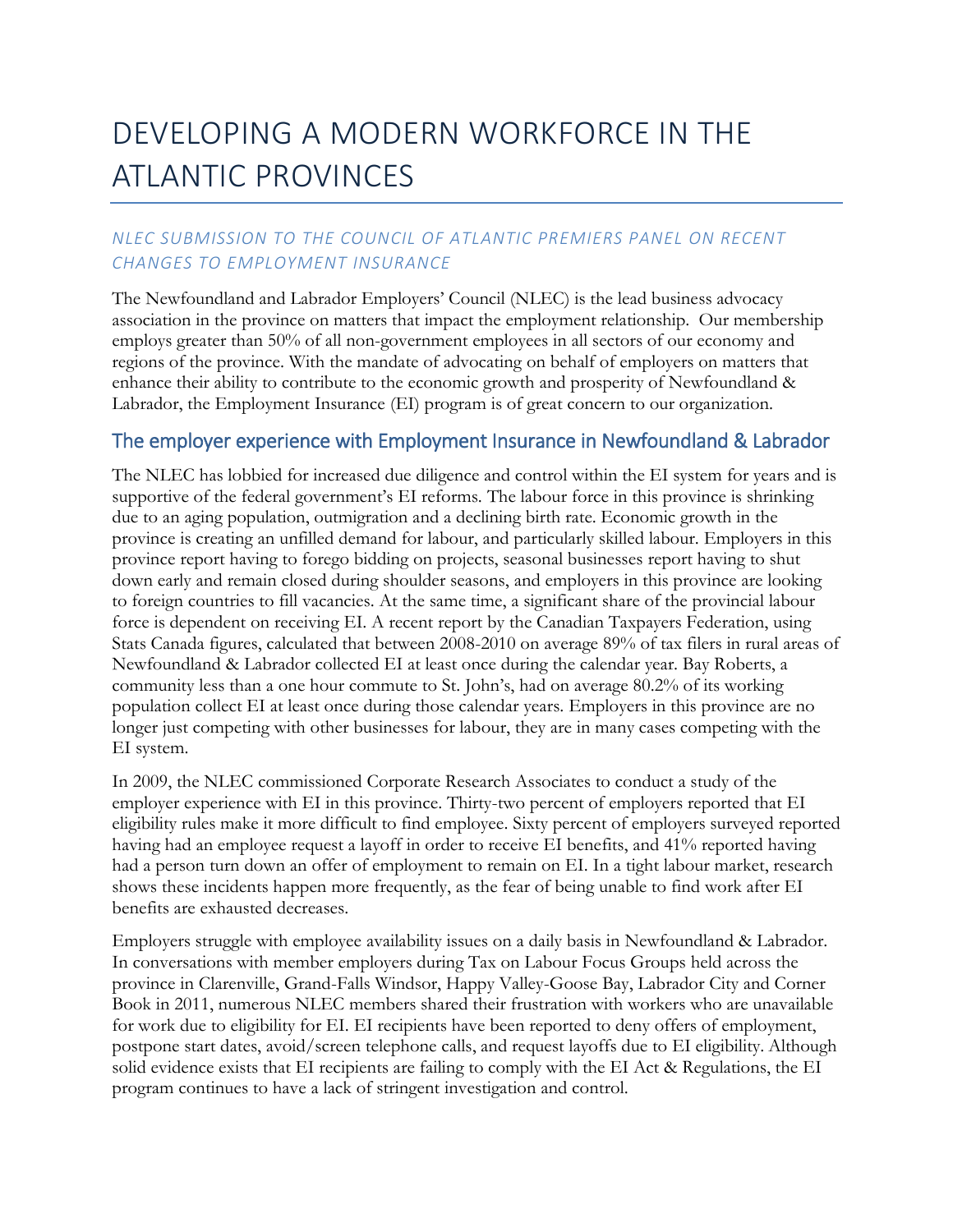## The impact of EI reforms

While the Atlantic Premier's have publicly taken the view that these EI reforms are unreasonable, and will have a "devastating impact" on workers in the Atlantic Provinces, this has not proven to be the case. The recent changes to the EI system that took effect in January of 2013, although welcomed by the NLEC, have not yet had a lasting impact on connecting EI recipients with available jobs in the local economy. We were pleased when NLEC members initially began reporting a significant increase in the number of job applications following the EI reforms. Unfortunately, the number of applications being received by employers eventually returned to pre-reform levels.

In fact, of the 597,650 total disqualifications and disentitlement EI claims in 2013, only .06% or 380 were because of the "Connecting Canadians with Available Jobs" (CCAJ) changes. While a massive increase in disentitlements to seasonal workers has not occurred, the unemployment rate in NL has continued to decrease during this same period, which could indicate a facilitation of more EI recipients into employment.

The experience since these reforms have been implemented demonstrates clearly that they are not about cutting seasonal workers off of EI, rather about facilitating movement off of EI into full employment where jobs are available – something government leaders in the region should support, rather than oppose.

**The NLEC believes that the Atlantic Canadian Premiers should not only support these EI reforms, but should be looking for further action that truly addresses the challenges inherent in our current EI system.**

## Resistance to EI reform hurts our image as a competitive and vibrant place to live, work and do business

While the economy of Newfoundland & Labrador continues to grow, the unemployment rate is still the highest in the country. This is a statistic that is not only confusing, but paints the wrong picture of the current state of our province's labour market.

If Atlantic Canada is truly to compete on a global stage, we cannot hold on to policies of our past. High unemployment rates in the Atlantic region present a challenge to continued economic growth. The disincentive to work created by access to employment insurance benefits is a major barrier to investment and continued job creation. Companies who invest in high EI use regions face major hurdles to finding and retaining workers despite high unemployment rates. Employers have difficulty maintaining operations, or may not even consider setting up in a region. EI reform should not be viewed as an affront to our region, but as an opportunity to address these challenges.

EI is an important system, not just to Atlantic Canadians, but to our entire country. Government is continuing to take more and more out of the paychecks of working Canadians to fund our EI program in its current form. Many Canadian citizens are upset about what they perceived as an "overuse" of the EI system in Atlantic Canada, and with good reason: the maximum EI premium for 2012 was \$839.97– that is an entire pay check for some people. Before government takes more out of the paychecks of working Canadians, citizens want their government to ensure that the system is being run in the most efficient and prudent manner possible.

People will use a system in the manner that system allows. What is seen by many in the rest of Canada as an overuse of the EI system, is not reflective of the current economic reality in the region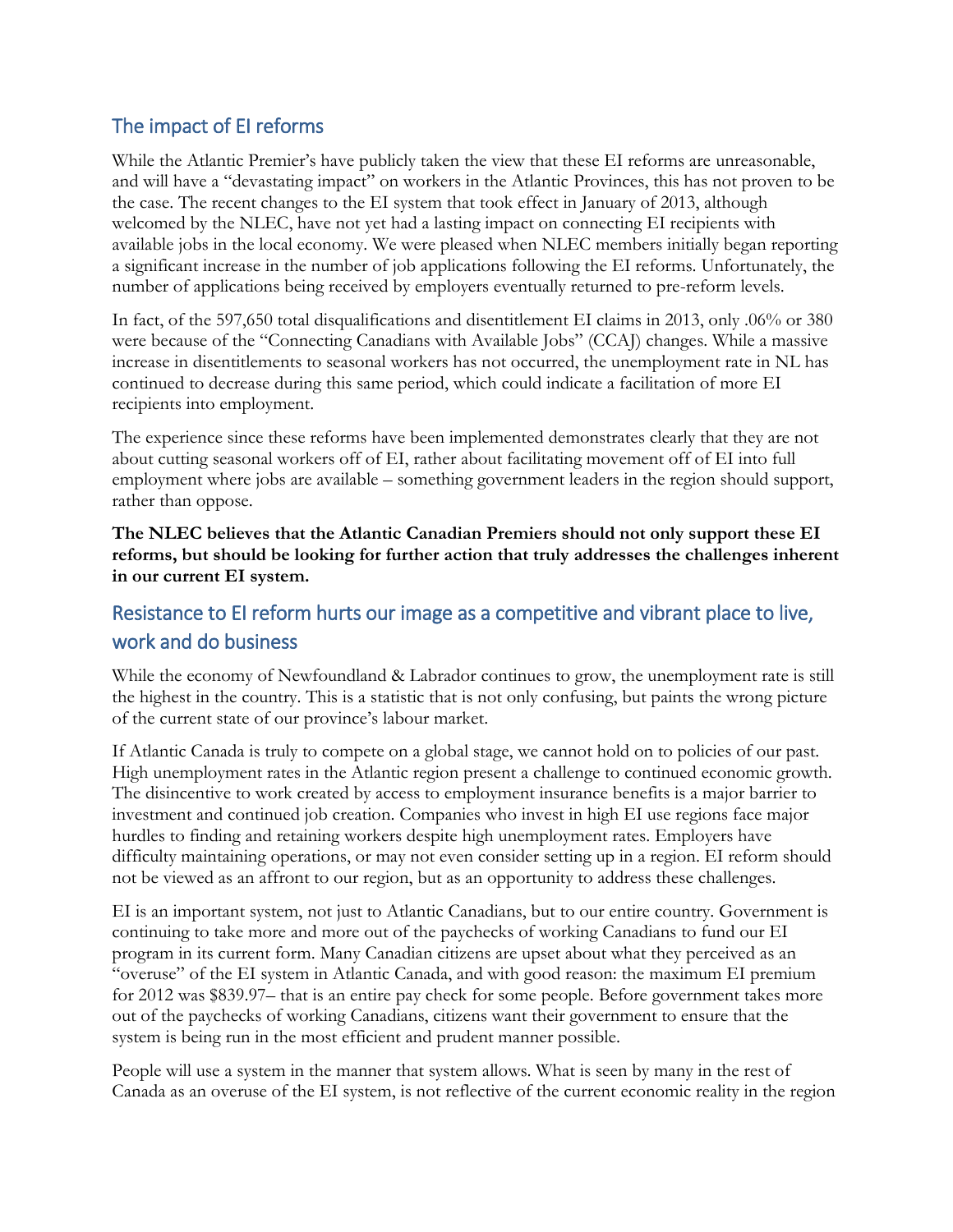nor is it reflective of the true wishes, or spirit of our workforce. In a recent Corporate Research Associates survey of Atlantic Canadians, 42% of Newfoundlanders & Labradorians surveyed were supportive of EI reform. This in a province where nearly sixty percent of the workforce received EI benefits at least once a year in 2008-2010. In 2014, Atlantic Canadians want to work, they want support to access jobs and they want an EI system that facilitates, not inhibits, their ability to do that.

#### **Resistance to EI reform in Atlantic Canada is sending the wrong message about the viability of our region as a place to live, work and do business, and is holding us back.**

## EI reform will benefit Newfoundland & Labrador long term

The current Employment Insurance system is not fully meeting the needs of employers, or the working population, of Newfoundland & Labrador in 2014.

Atlantic Canada, and in particular Newfoundland & Labrador, is currently faced with unprecedented economic opportunity. Today, more than ever, our government must focus on long-term planning to ensure our current prosperity is maximized for current and future generations. A part of that must be to facilitate the movement of individuals in this region off of EI and into full employment.

The NLEC does not suggest that EI in its current form be abolished. EI is an important program, and many seasonal employers rely on employment insurance to maintain an attachment to their workplace.

These reforms are not, and should not be seen as, an attack on seasonal industries. Seasonal businesses operating in rural areas with little to no other employment will not be impacted by these reforms. Research by the Mowat Centre indicates that the impact of these reforms will actually be felt predominantly in urban areas, where low unemployment and high job vacancy rates exist. The NLEC believes the Atlantic premier's have been resisting reforms that will benefit workers and employers in these areas, based on misinformation regarding the impact on rural areas and seasonal industries.

In fact, the experience of employers operating in seasonal industries in rural areas indicates that this reliance on Employment Insurance income is not the desire of the modern workforce in 2014. Employers operating in many seasonal industries report that it is very difficult to hire young people, and maintain an attachment to the workforce, using this model of employment. Continuing to rely on Employment Insurance as an income supplement to seasonal industries has created a false labour market that is unsustainable. As the generation of workers traditionally employed in these sectors ages, the viability of businesses operating in this manner is threatened.

The EI system as it is currently structured also exacerbates the geographical mismatch of labour demand in certain areas such as the Avalon Peninsula and Labrador, versus dispersion of the unemployed across rural areas of the province. Currently in Newfoundland there are two economic regions: St. Johns (surrounding area) & the rest of the province. Currently, the qualifying hours for St. Johns is 630 hours, which result in 17-40 weeks of paid benefits. The rest of the province only requires 420 hours for between 37-45 weeks of paid benefits. The disparity between entrance requirements for the employment insurance system is increasing the labour shortage in this province. Many workers who live outside the St. Johns region, can work roughly 10 weeks then receive benefits for nearly a year. This inhibits their motivation to seek employment in other regions of the province currently experiencing labour shortages.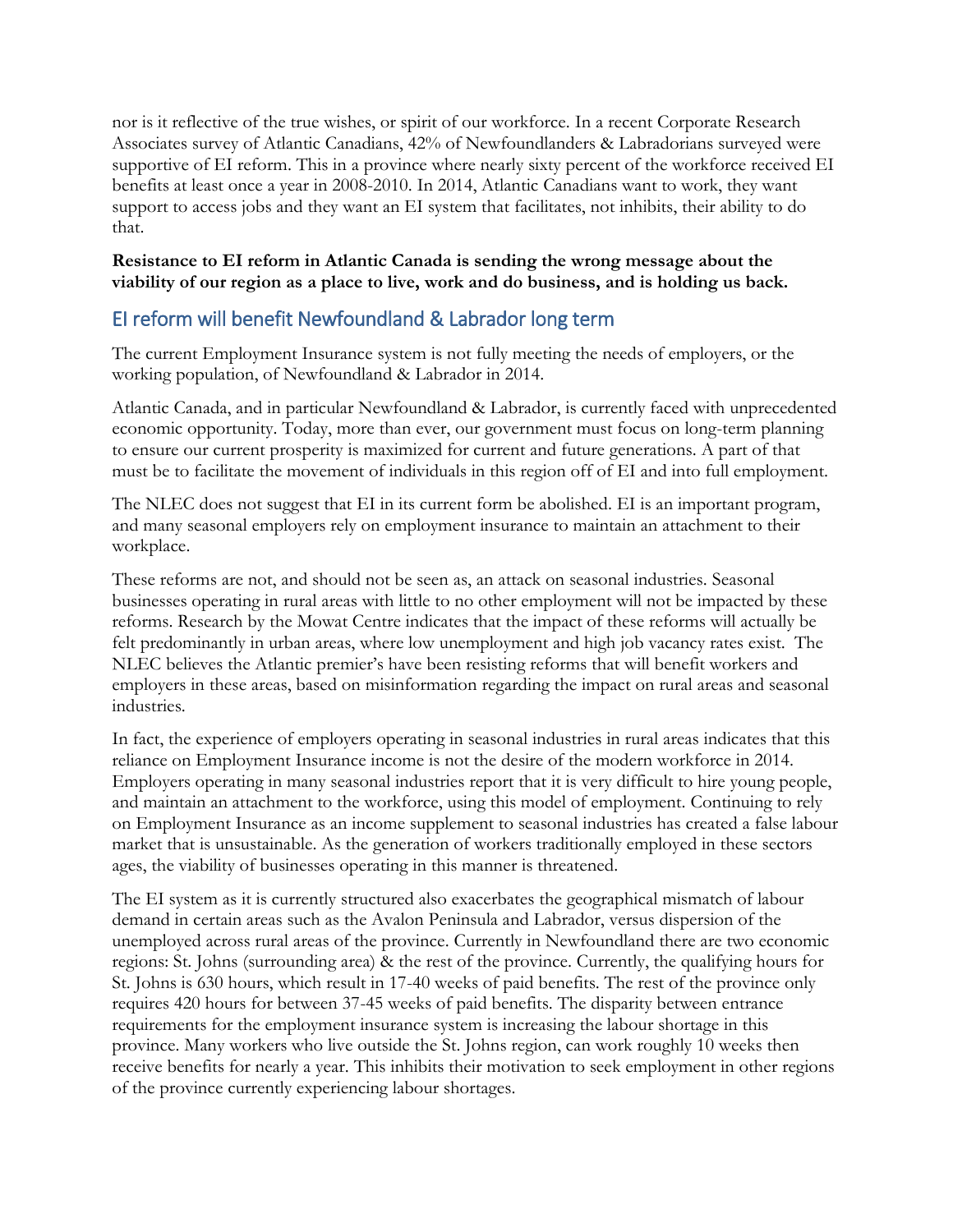In 2014, our Employment Insurance system needs to be less about income supplement and more about active adjustment assistance. Reforms to the EI system that actively move Newfoundlanders & Labradorians from EI to year-round work in positions where their hard work and skill set are needed, should be supported by our provincial government in order to encourage economic growth and individual prosperity.

## **The NLEC urges the Atlantic Premiers to take a long term view and support policies that promote the facilitation of individuals off EI and into full employment.**

## Impact of specific Employment Insurance changes on employers and workers in Newfoundland & Labrador

## *Connecting Canadian with Available Jobs Initiative*

It is the position of the NLEC that reforms to the definitions of "suitable and available work" and "reasonable job search" are completely reasonable given the current labour market situation in our province. They facilitate the movement of individuals off EI and into employment where they will earn higher incomes and make greater contributions to their families and communities.

Misconceptions about what these reforms really mean have created a resistance to these changes among many in the Atlantic region that is unfounded. If no other employment exists within a one hour radius, seasonal workers will not be affected by these reforms. The worker's individual situation will also be taken into consideration.

The perception that it is unreasonable to travel up to one hour from their home for year round work that **in every instance** will mean higher earnings than what was received on EI, is insulting to thousands of hard working Newfoundlanders and Labradorians and to employers struggling to find workers to fill available positions. It is the position of the NLEC that if full time, year round employment exists in a region, EI recipients should be available and actively seeking this type of employment regardless of prior work history. It is also the position of the NLEC that reforms to the EI system that aim to actively connect Canadians with available jobs, are positive and long needed in our EI system.

How aggressively the new regulations have and will be enforced, will be a crucial determinant of their outcomes. Lack of due diligence, investigation and control by Service Canada has long allowed the EI system to be used in ways outside its intention. Employers cannot act as regulators and investigators for the EI system. It is important that they maintain a positive relationship with their workforce in order to meet labour demands in a tightening labour market. Service Canada has a responsibility to increase their investigation and control of EI claims in order to ensure the system is being used as it was intended. Given the small number of disqualified claims resulting from these changes, many employers who still struggle to find employees feel these rules actually do not go far enough, especially in dealing with long term claimants.

Our position is that current EI legislation is sufficient to bring about cost reductions and facilitate movement of recipients off EI and into available jobs, but to achieve this will require a significantly enhanced enforcement effort.

#### **The NLEC has encouraged the federal government to devote greater resources to EI enforcement in the 2014 budget to ensure these EI reforms are more meaningful in years to come.**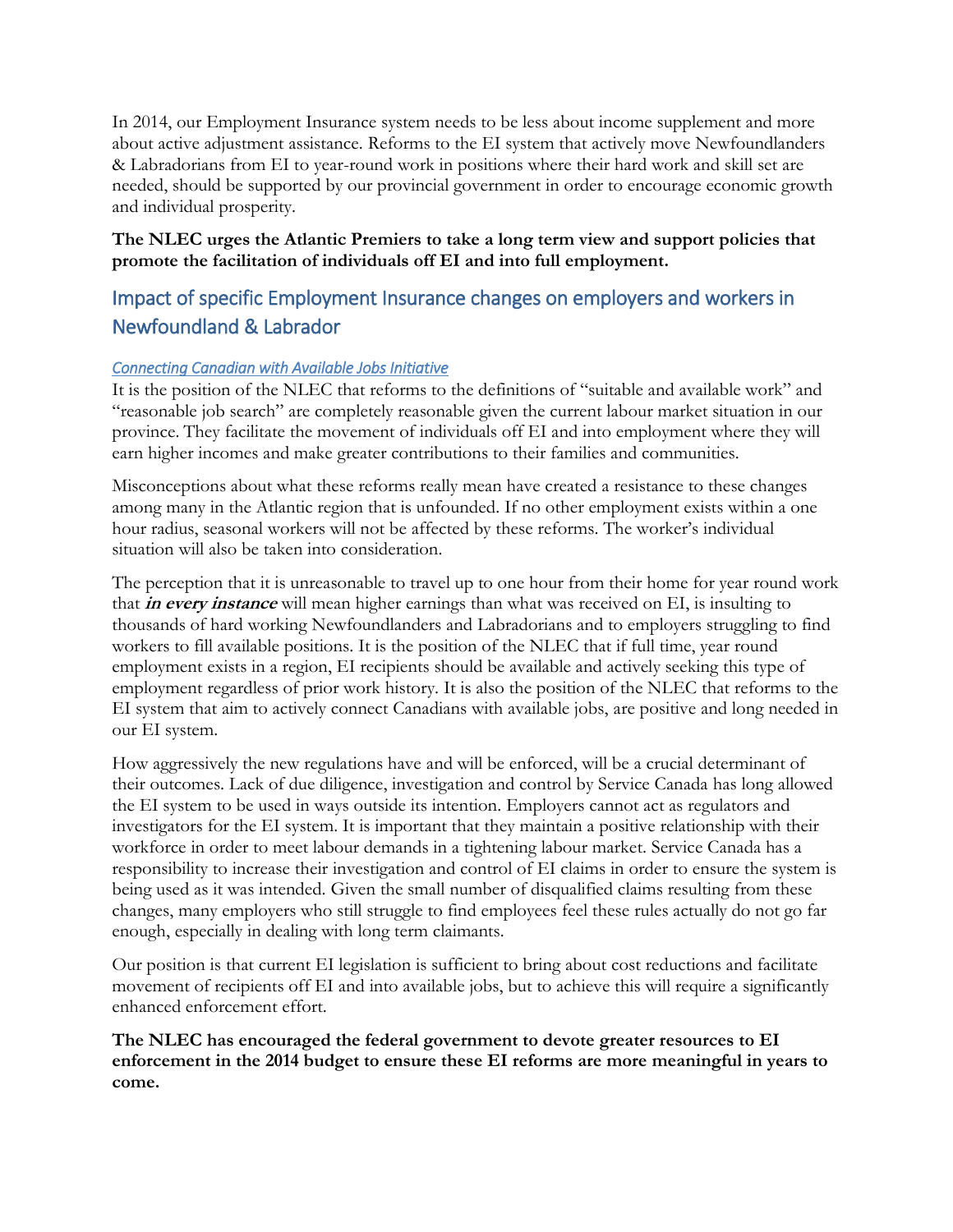## **The NLEC encourages the Atlantic Premiers to support increased efforts to connect Canadians with available work, and increased enforcement of these regulations by Service Canada.**

#### *Working while on claim pilot project*

Changes to the working while on claim pilot project seem promising. The NLEC agrees with the goal of ensuring that everyone who works while on EI is better off working, than not.

The former approach employed a 100% claw back on all earnings above the greater of \$75 or 40% of an individual's weekly EI benefit. Our members reported consistently that many employees would "work to the hours" and stop working when nearing the 40% threshold. Employers operating in service based businesses with variable demand for services reported significant issues attracting workers back to work once the threshold had been met.

The new approach features a simple 50% claw back on all earnings while on claim. There is no "financial penalty" for crossing the old threshold of 40%. The new system is reported to have reduced some of the issues experienced by employers, by providing greater incentive to accept offers of larger amounts of work, but reduces incentives to accept smaller amounts of work. The fundamental problem of turning down suitable and available work remains a barrier for employers.

It is projected that this change will increase costs to the EI system by \$74 million over a two year period. It is too soon to tell but the NLEC remains hopeful that the change combined with enhanced enforcement of the connecting Canadian Canadians with Available Jobs Initiative, although initially costly, will lessen the disincentive to work while on claim. This should help facilitate movement of individuals off EI and into full time employment and reduce claims in the system.

#### *New formula for calculating benefits based on your weekly earnings*

The "Best 14 weeks" pilot project offered a more generous weekly benefit in mostly high unemployment, mostly rural, and mostly eastern EI regions. With the extension of the "Best 14 Weeks" program to include all of Canada as the "Variable Best Weeks" program, all benefits will be based on the highest earning 14-22 weeks within the past year, depending on the regional unemployment rate. The higher the regional unemployment rate, the larger the weekly EI benefits are likely to be for EI claimants who had variable week-to-week earnings prior to job loss. Most EI claimants have their EI benefit rates calculated based on their highest weeks of insurable earnings from the last year. This will not impact areas of the province outside of St. John's, which will continue to be calculated using the best 14 weeks due to the high unemployment rate.

While there will still be significant regional differentiation, this program extends the program to regions who were not part of the best 14 weeks project, therefore eliminating some of the regional disparity that has been heavily criticized. This ensures that people living in regions with similar labour market conditions are treated the same. This is fair and reasonable.

The NLEC has received little to no feedback from our members on this issue.